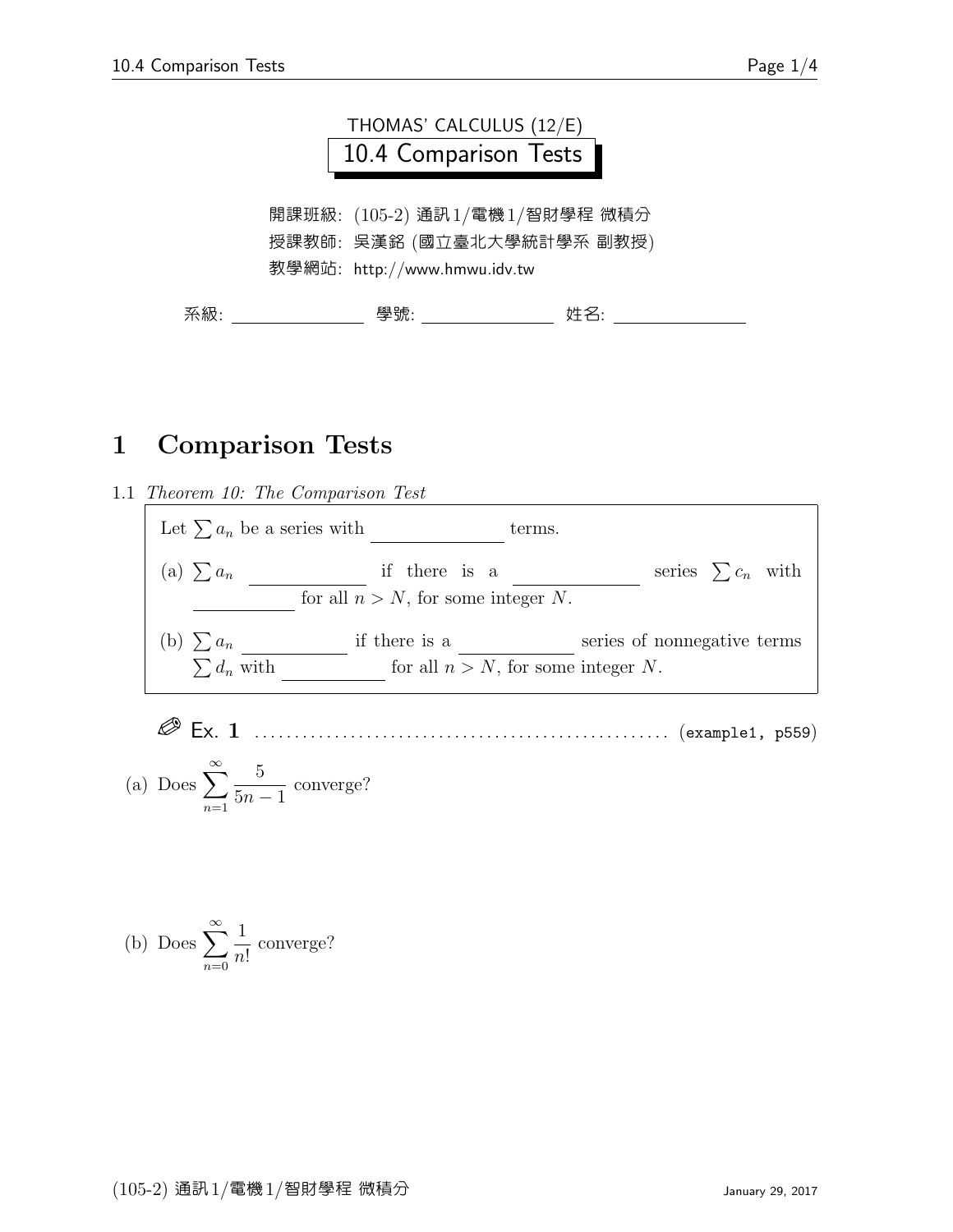(c) Does 
$$
5 + \frac{2}{3} + \frac{1}{7} + 1 + \frac{1}{2 + \sqrt{1}} + \dots + \frac{1}{2^n + \sqrt{n}} + \dots
$$
 converge?

## 2 The Limit Comparison Test

2.1 Theorem 11: Limit Comparison Test Suppose that  $a_n > 0$  and  $b_n > 0$  for all  $n \ge N$  (N an integer).  $(a)$  If then both converge or both diverge.  $(b)$  If an bn and converges, then converges.  $(c)$  If an bn and  $\_\_\_\_\_\_$  diverges, then  $\_\_\_\_\_\_\_$  diverges. Ex. 2 . . . . . . . . . . . . . . . . . . . . . . . . . . . . . . . . . . . . . . . . . . . . . . . . . . . . (example2, p560)

(a) Does 
$$
\sum_{n=1}^{\infty} \frac{2n+1}{(n+1)^2}
$$
 converge?

(b) Does 
$$
\sum_{n=1}^{\infty} \frac{1}{2^n - 1}
$$
 converge?

(c) Does 
$$
\sum_{n=2}^{\infty} \frac{1+n \ln n}{n^2+5}
$$
 converge?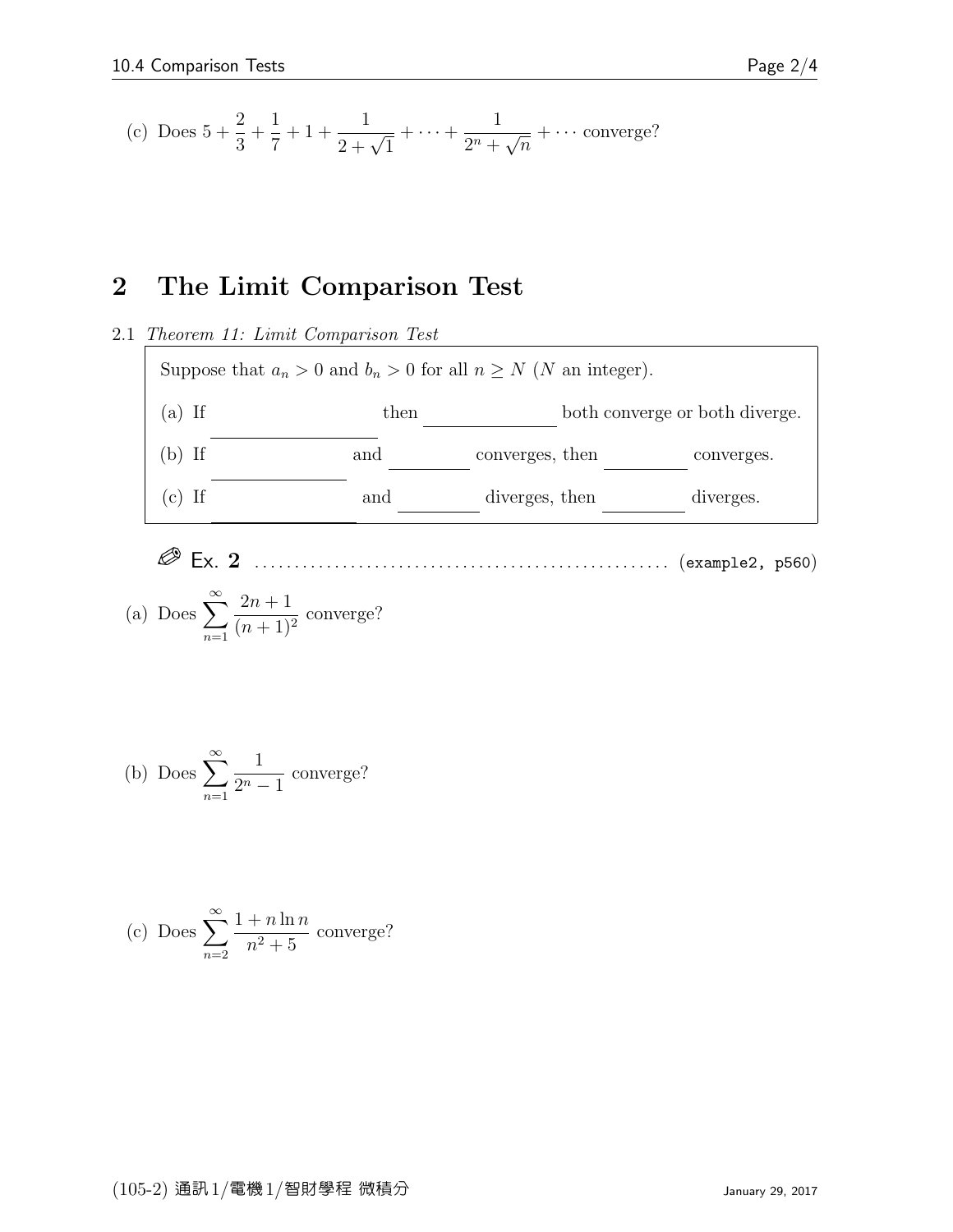Ex. 3 . . . . . . . . . . . . . . . . . . . . . . . . . . . . . . . . . . . . . . . . . . . . . . . . . . . . (example3, p561) Does <sup>X</sup><sup>∞</sup> n=1 ln n n<sup>3</sup>/<sup>2</sup> converge?

sol: